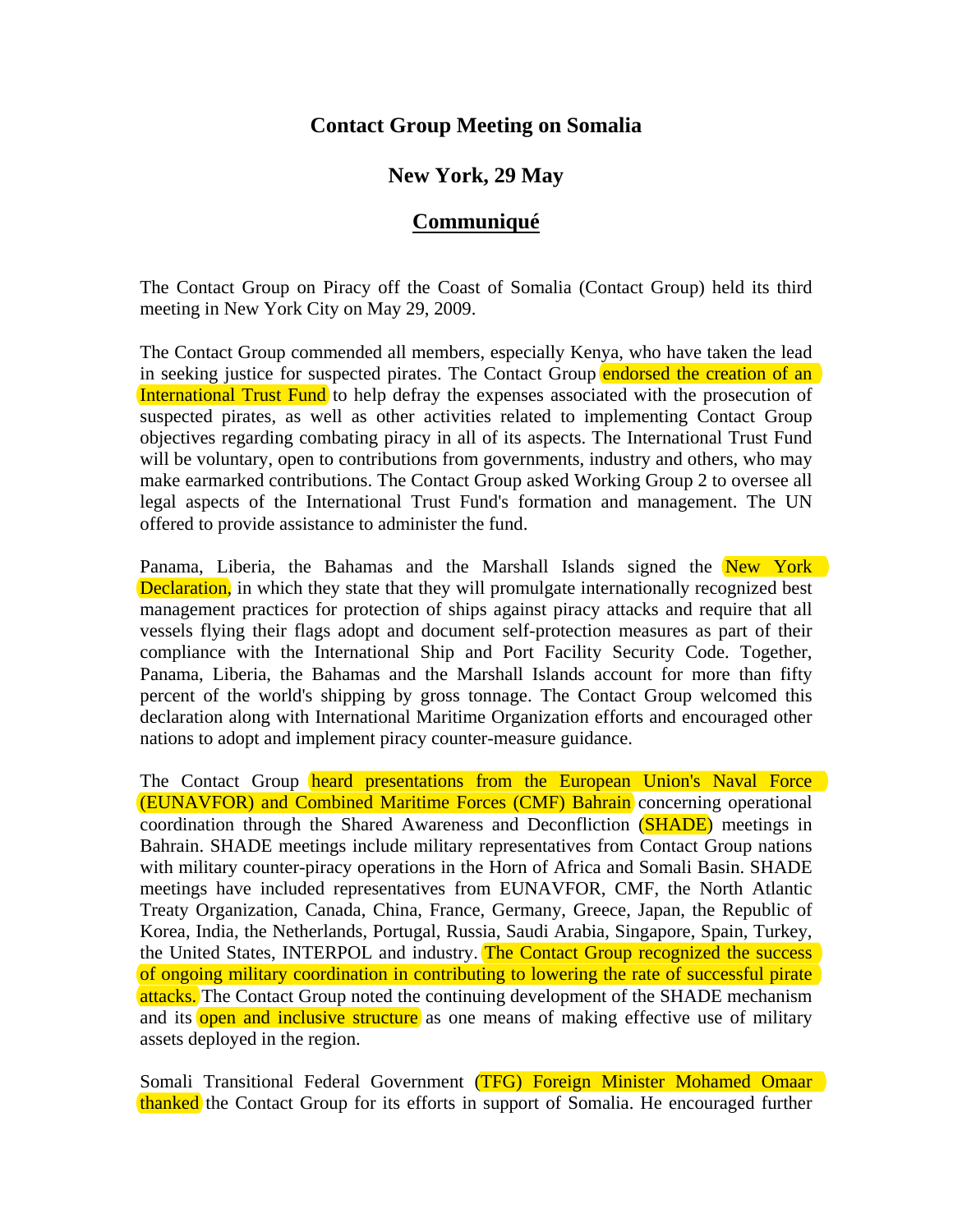support from the international community for the development of the Somali Coast Guard, and also reiterated the concern of Somalia regarding *illegal fishing and dumping* of toxic waste and called for more effective action by the international community in response. The Contact Group thanked Foreign Minister Omaar for his presentation and agreed with his assertion that the ultimate solution to piracy would come on land with a stable Somali government.

The United Kingdom reported on the May 7-8 Working Group 1 meeting in London. It reaffirmed the *importance* of non-duplication of mechanisms and structures and the integrity of military chains-of-command. Working Group 1 commended the existing military contributions by a number of Contact Group countries and encouraged these and others to provide additional assets to the fight against piracy. It welcomed the ongoing work in assessing regional capacity development in pursuit of Working Group 1's mandate on regional capacity building. Working Group 1 discussed armed security on merchant vessels, noting the strong concerns of industry representatives and some member states while underscoring the importance of future dialogue on the issue. The Contact Group asked Working Group 1 to continue to review operational coordination, including the proposal from China to establish areas of responsibility for escort operations and agreed that it should continue to consider the potential need for a regional counter-piracy coordination center. The Contact Group also asked Working Group 1 to continue to address regional capacity development as a matter of priority.

Denmark reported on the May 5-6 Working Group 2 meeting in Copenhagen. Working Group 2 stressed the need for cooperation to the fullest possible extent with all states and international and regional organizations concerning the facilitation of arrest, detention and prosecution of suspected pirates. The importance of shared responsibility among states for prosecution was highlighted. In addition to **agreeing on a recommended legal** framework for an ITF, Working Group 2 produced two papers that were distributed to the Contact Group. The first included a list of impediments to prosecution that have to date made prosecution efforts less effective than necessary. The second provided a checklist of steps states might take to ensure that they are able to prosecute suspected pirates. A number of countries made proposals concerning the establishment of an *international or* regional mechanism for the prosecution of pirate suspects, while other states highlighted the difficulties in establishing such a mechanism. The Contact Group tasked Working Group 2 to report back at its next meeting on further progress made by states in efforts to facilitate prosecution of suspected pirates and, in particular, efforts by Contact Group states to overcome the impediments listed by Working Group 2, including by use of the checklist. It also tasked Working Group 2 to draw up detailed terms of reference for an international trust fund to defray the expenses associated with the prosecution of suspected pirates, as well as other activities related to implementing Contact Group objectives regarding combating piracy in all of its aspects; **develop a generic template for** use by interdicting states in collecting evidence in piracy incidents; further examine the concept of "ship riders;" and invite the United Nations Office on Drugs and Crime (UNODC) to continue gathering information on relevant national legal systems, including those of coastal states. The Contact Group also asked Working Group 2 to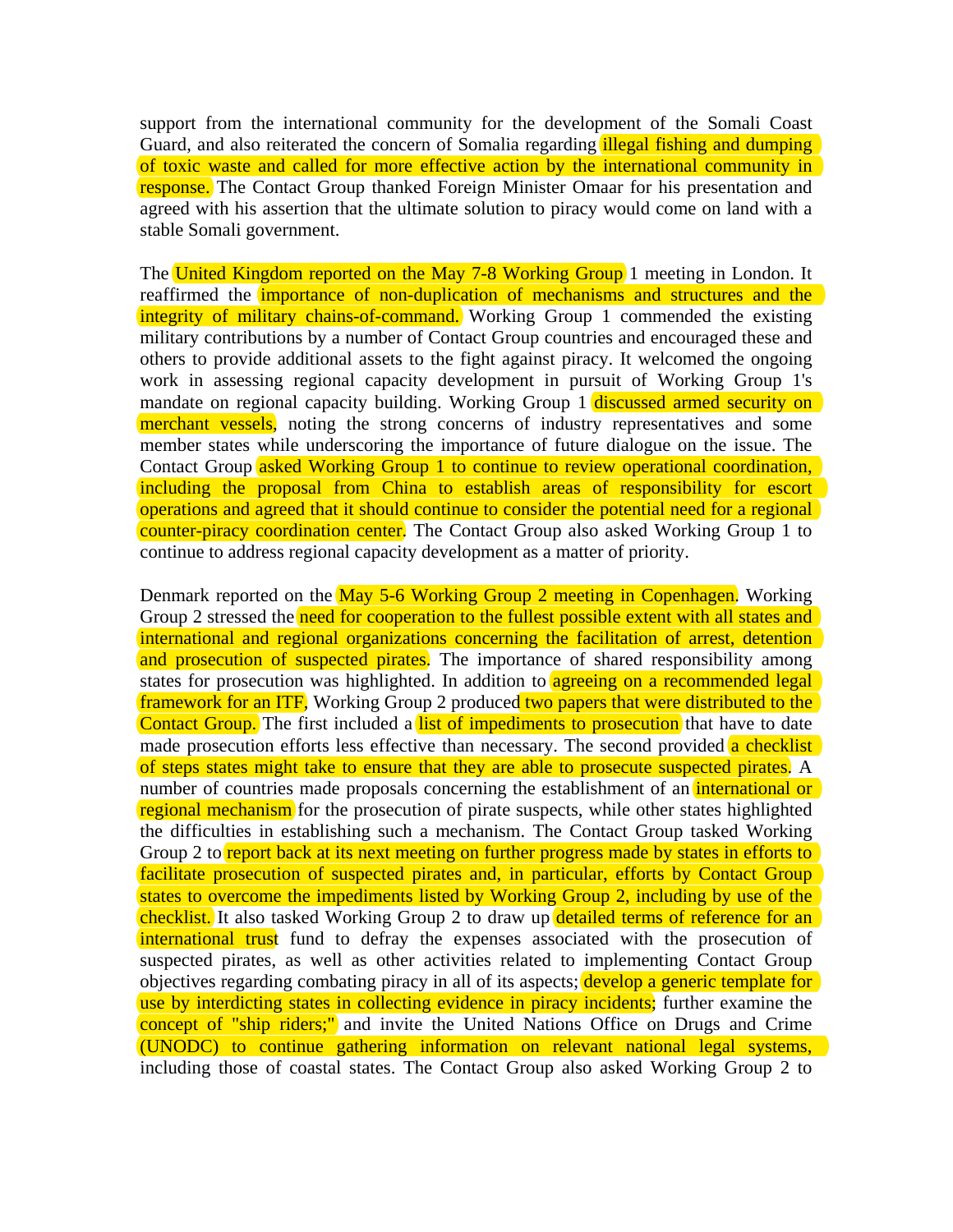continue consideration of possible international or regional mechanisms for the prosecution of suspected pirates.

The Contact Group asked Working Group 3, working principally through correspondence, to review on a quarterly basis progress of gathering lessons learned from vessel owners/operators, crew, and military involved in pirate attacks and updating maritime advisories to vessel masters with pertinent lessons learned. It was asked to review to what extent the BMPs are being used onboard vessels transiting off the coast of Somalia and the progress of disseminating Piracy Counter-Measure Guidance. The Working Group was also asked to identify labour issues and to develop labour related guidance in support of crew training and post event activities.

Egypt reported on the May 25 meeting of Working Group 4 in Cairo. Working Group 4 reported on the **communications strategy it developed and identified the key messages** that should be delivered to target audiences. It welcomed the presentation by Somali Deputy Prime Minister, Abdel Ibrahim, and the report by the United Nations Political Office for Somalia. The Contact Group endorsed the communications and media strategy and tasked Working Group 4 to continue to **oversee the implementation of the Contact** Group Communications Strategy and to continue its effort on improving the diplomatic and public information efforts on all aspects of piracy and to develop further ideas to that end.

The Contact Group agreed to remain seized with understanding informal financial systems as well as the formal systems that are funding and facilitating piracy off the coast of Somalia.

The United Nations Secretariat made a presentation of a package of land-based counterpiracy projects as requested by the Contact Group meeting in Cairo. The Contact Group agreed that the United Nations Secretariat will make a written proposal on how the Contact Group can establish coherence between land-based counter-piracy initiatives and its activities.

The Contact Group is a group of countries and organizations with a common interest in eliminating the scourge of piracy from the Gulf of Aden and Somali Basin. Different countries will choose to contribute to efforts to eliminate piracy in different ways. Some might be able to contribute naval assets to patrol in the region; others might prosecute suspected pirates in their national courts, while still others might choose to contribute to the anti-piracy international trust fund or assist with capacity building efforts in the region. Since all countries bear the burden of piracy, the Contact Group encourages all countries to participate through material contributions in any way that they can. The Contact Group plans to meet again in September 2009 in New York City to review the progress and direction of the four working groups and other developments. Japan will Chair this meeting.

PRN: 2009/524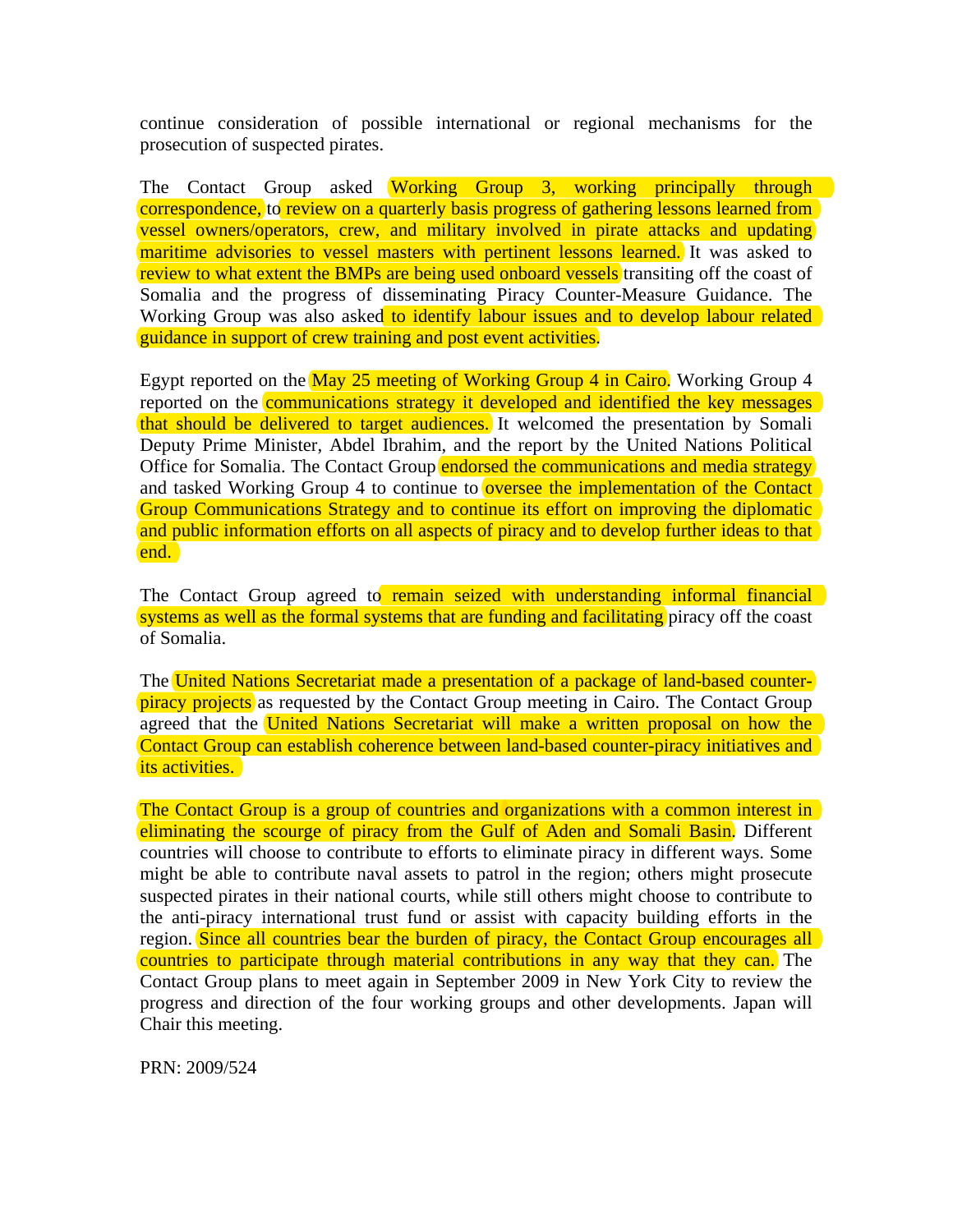Africa: Commitments to Best Practices to Avoid, Deter or Delay Acts of Piracy [http://www.state.gov/r/pa/prs/ps/2009/05/124107.htm] "Fri, 29 May 2009 20:58:23 - 0500"

\* The Bahamas, the Republic of Liberia, the Republic of Marshal Islands and the Republic of Panama Announce Their Commitment to Best Practices to Avoid, Deter or Delay Acts of Piracy\*

Bureau of Public Affairs Office of the Spokesman Washington, DC May 29, 2009

During the meeting of the Contact Group on Piracy off the Coast of Somalia held at United Nations Headquarters in New York on May 29, 2009, representatives from the Bahamas, the Republic of Liberia, the Republic of Marshall Islands, and the Republic of Panama signed the New York Declaration, a commitment to best management practices to avoid, deter or delay acts of piracy.

\_\_\_\_\_\_\_\_\_\_\_\_\_\_\_\_\_\_\_\_\_\_\_\_\_\_\_\_\_\_\_\_\_\_\_\_\_\_\_\_\_\_\_\_\_\_\_\_\_\_\_\_\_\_\_\_\_\_\_\_\_\_\_\_\_\_\_\_\_\_\_\_

Begin Text:

#### NEW YORK DECLARATION

Commitment to Best Management Practices to Avoid, Deter or Delay Acts of Piracy **Introduction** 

The undersigned countries recognize the increasing problem of acts of piracy and armed robbery against vessels and seafarers on innocent passage. All acts of piracy and armed robbery against vessels and seafarers are condemned. The undersigned countries note with particular concern the acts of piracy and hijackings off Somalia and East Africa.

The significant efforts of the international community in trying to stop the acts of piracy and hijackings off the coast of Somalia and East Africa are fully recognized. The undersigned countries note with gratitude the international Naval operations taking place off the coast of Somalia and East Africa to prevent acts of piracy and hijackings.

The undersigned countries acknowledge that all vessels, including those on their registers, have an important role in taking self-protection measures to reduce the risk of acts of piracy.

Internationally Recognized Best Management Practices to Avoid, Deter or Delay acts of **Piracy** 

The undersigned countries fully recognize that self-protection measures taken by vessels can be highly effective in avoiding, deterring or delaying piracy attacks. The undersigned countries are committed to promulgating internationally recognized best management practices for self-protection to vessels on their registers.